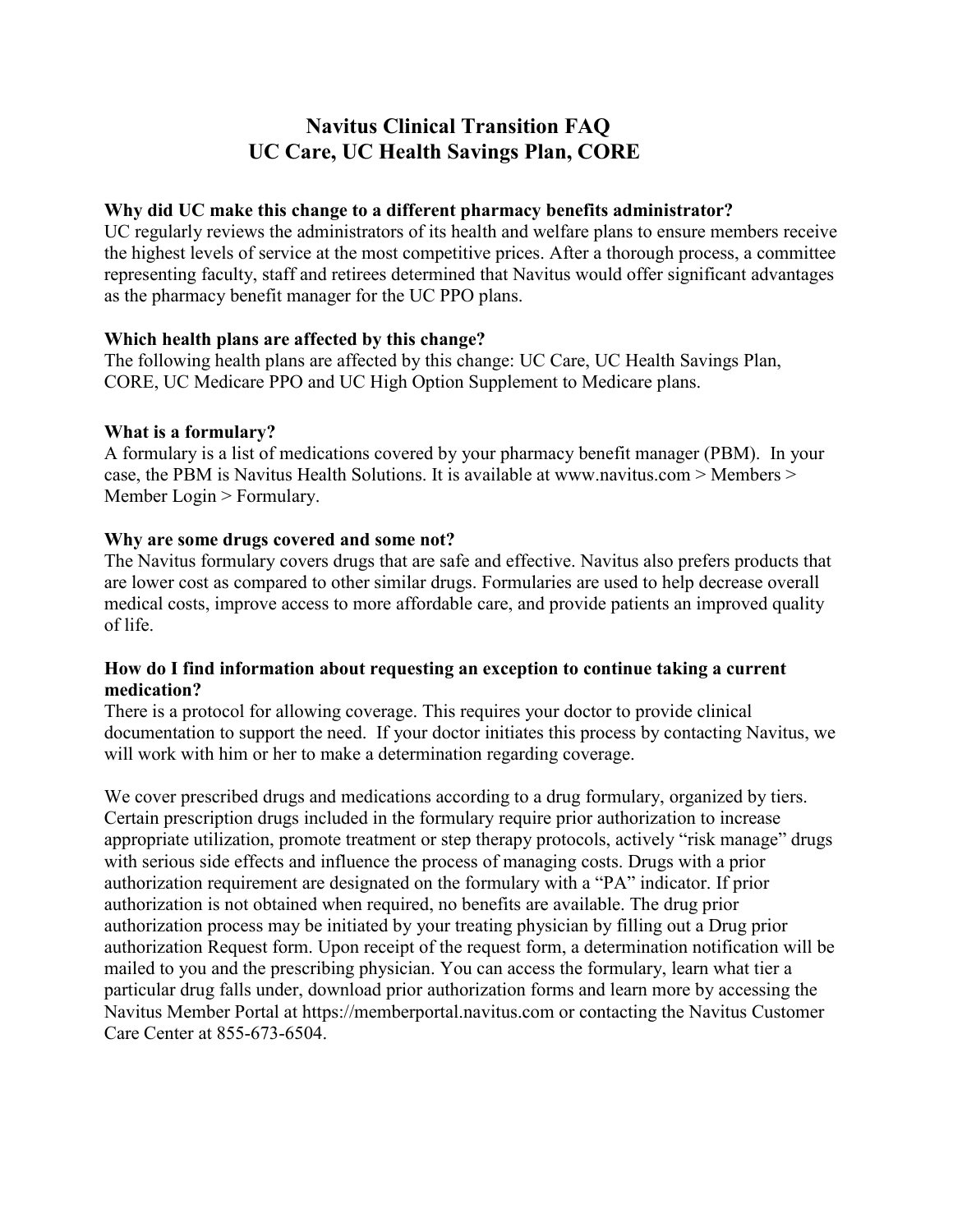In cases where you are prescribed a prescription drug that is not on the formulary, it may be necessary to obtain a non-formulary exception in order for the prescription to be a covered benefit. You may request an exception to coverage (ETC) for prescription drugs that are not typically covered on your formulary (NC), have a quantity limit (QL), or by submitting an exception to coverage form and return it to Navitus. Please contact Navitus Customer Care at 855- 673-6504 for more information on how to complete and submit the form.

## **How does Navitus decide which prescription drugs should require Prior Authorization?**

Navitus' Pharmacy and Therapeutics (P&T) Committee creates guidelines to promote effective prescription drug use for each prior authorization drug. These guidelines are based on clinical evidence, prescriber opinion and FDA-approved labeling information. Some types of clinical evidence include findings of government agencies, medical associations, national commissions, peer reviewed journals, authoritative summaries and opinions of clinical experts in various medical specialties.

# **What is the purpose of the Prior Authorization process?**

- Increase appropriate use of certain drugs
- Promote treatment or step-therapy procedures
- Actively manage the risk of drugs with serious side effects
- Positively influence the process of managing drug costs

# **How does my prescriber begin the Prior Authorization process?**

# Non-Urgent Requests

A prescriber can submit a Prior Authorization Form to Navitus via U.S. Mail or fax, or they can contact our call center to speak to a Prior Authorization Specialist. The request processes as quickly as possible once all required information is together.

If the submitted form contains complete information, it will be compared to the criteria for use.

If the submitted form does not have all of the needed information, the request may be denied and a letter sent to the prescriber and member with specific details about why the request was denied.

## Urgent Requests

A prescriber may notify Navitus by phone or fax of an urgent request submission. A decision will be made within one business day of receipt. The member and prescriber are notified as soon as the decision has been made.

Urgent requests will be approved when:

• A service delay could seriously jeopardize the member's life or health